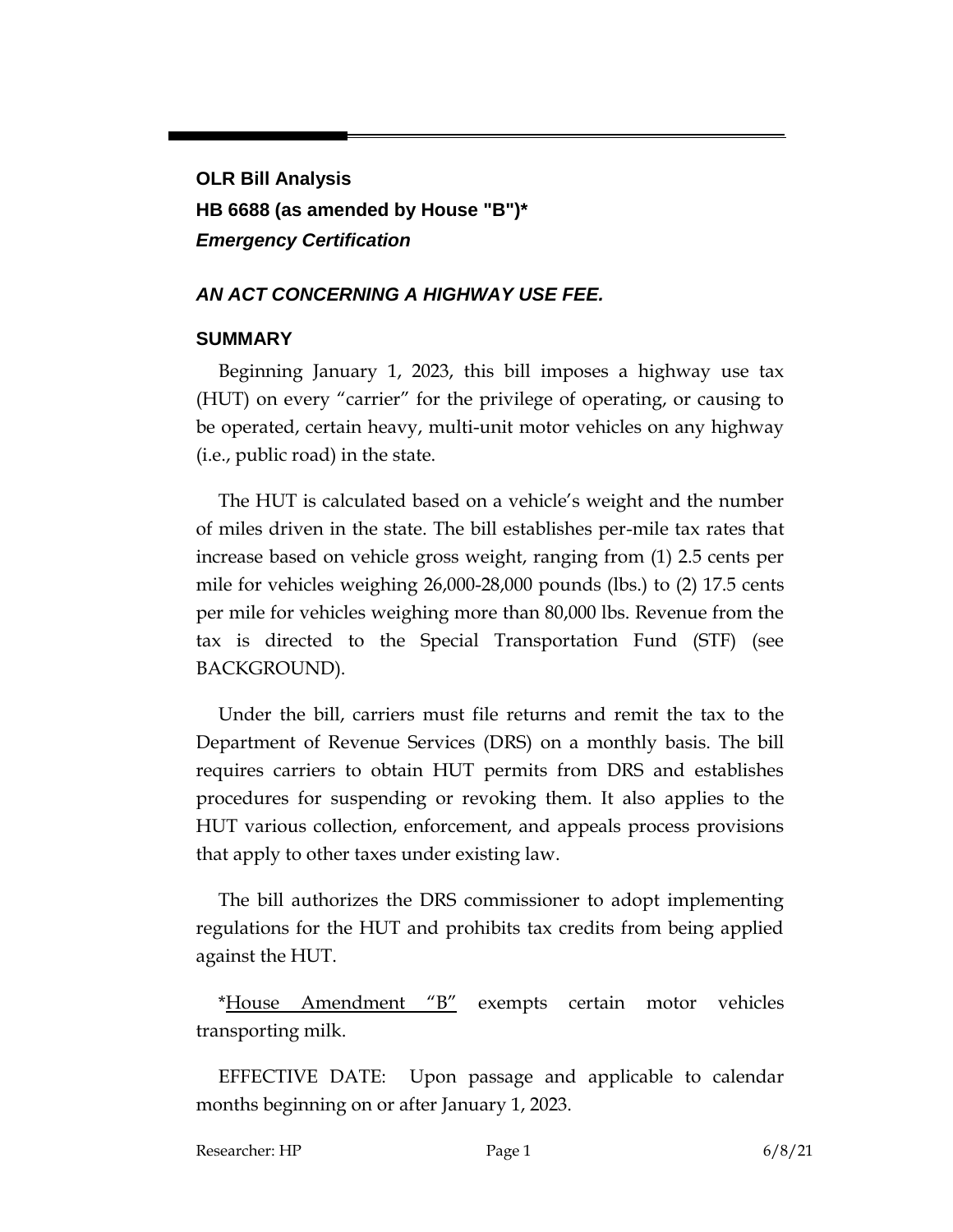# **TAX BASE AND RATES**

### *Carriers and Eligible Vehicles (§ 1(a) & 1(j))*

The HUT applies to carriers operating "eligible motor vehicles," which are those (1) with a gross weight of 26,000 lbs. or more and (2) in classes 8 through 13 of the Federal Highway Administration's (FHWA) vehicle classification system (see Table 1 below). The bill exempts from the HUT (1) the United States, the federal government, and the state or any of its political subdivisions and (2) motor vehicles carrying or transporting milk or dairy products to or from a dairy farm that holds a license to ship milk.

Under the bill, "gross weight" is the light weight of a vehicle plus the weight of its load. ("Light weight" means the weight of an unloaded vehicle ordinarily equipped and ready for use, minus the driver's weight.) In the case of a tractor-trailer unit, gross weight means the tractor's light weight plus the (1) light weight of the trailer or semitrailer and (2) weight of the vehicle's load.

| <b>Not Subject to HUT</b> |                             | <b>Subject to HUT</b> |                                       |
|---------------------------|-----------------------------|-----------------------|---------------------------------------|
| <b>Class</b>              | <b>Vehicles</b>             | <b>Class</b>          | <b>Vehicles</b>                       |
| 1                         | Motorcycles                 | 8                     | Single trailer, 3- or 4- axle trucks  |
| $\mathbf{2}$              | Passenger cars              | 9                     | Single trailer, 5-axle trucks         |
| 3                         | Pickups, panels, and vans   | 10                    | Single trailer, 6+ axle trucks        |
| 4                         | <b>Buses</b>                | 11                    | Multi-trailer, 5 or fewer axle trucks |
| 5                         | Single unit, 2-axle trucks  | 12                    | Multi-trailer, 6-axle trucks          |
| 6                         | Single unit, 3-axle trucks  | 13                    | Multi-trailer, 7+ axle trucks         |
|                           | Single unit, 4+ axle trucks |                       |                                       |

**Table 1: FHWA Vehicle Classification and Tax Status**

The bill requires each carrier to maintain, on a monthly basis, a list of all eligible motor vehicles it operated or caused to be operated in the month. Carriers must maintain these lists for at least four years after the month's date and make them available to DRS upon request.

# *Tax Rate (§ 1(b))*

The bill requires carriers to determine their tax due on a monthly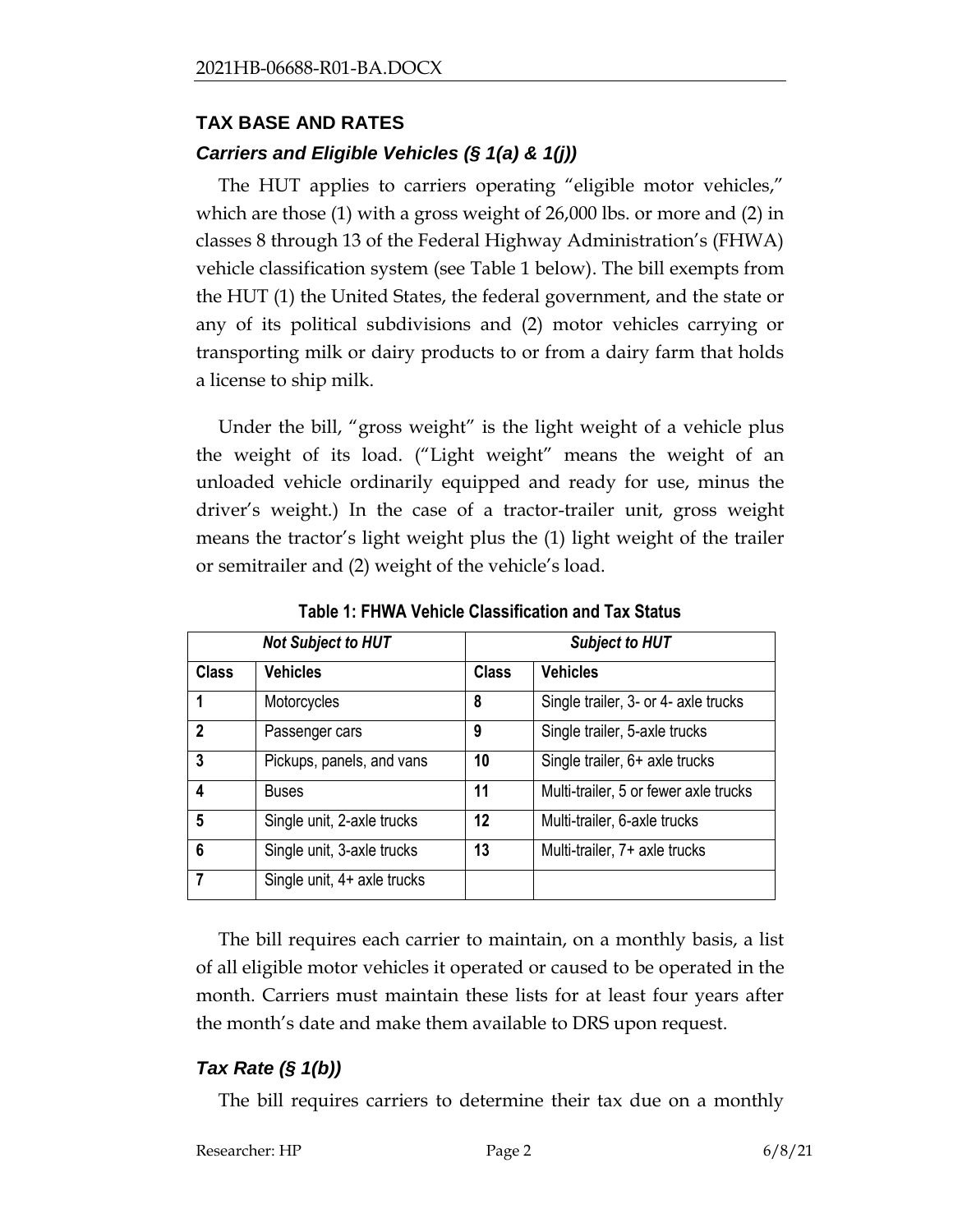basis by (1) calculating the number of miles traveled by each eligible motor vehicle the carrier operated or caused to be operated in the state and (2) multiplying each vehicle's miles traveled by the rate corresponding to its gross weight. The rates range from 2.5 cents per mile to 17.5 cents per mile, as shown in Table 2.

| <b>Gross Weight</b><br>(lbs.) | Rate (cents<br>per mile) | <b>Gross Weight</b><br>(lbs.) | <b>Rate (cents</b><br>per mile) |
|-------------------------------|--------------------------|-------------------------------|---------------------------------|
| 26,000-28,000                 | 2.50                     | 54,001-56,000                 | 6.54                            |
| 28,001-30,000                 | 2.79                     | 56,001-58,000                 | 6.83                            |
| 30,001-32,000                 | 3.08                     | 58,001-60,000                 | 7.12                            |
| 32,001-34,000                 | 3.37                     | 60,001-62,000                 | 7.40                            |
| 34,001-36,000                 | 3.65                     | 62,001-64,000                 | 7.69                            |
| 36,001-38,000                 | 3.94                     | 64,001-66,000                 | 7.98                            |
| 38,001-40,000                 | 4.23                     | 66,001-68,000                 | 8.27                            |
| 40,001-42,000                 | 4.52                     | 68,001-70,000                 | 8.56                            |
| 42,001-44,000                 | 4.81                     | 70,001-72,000                 | 8.85                            |
| 44,001-46,000                 | 5.10                     | 72,001-74,000                 | 9.13                            |
| 46,001-48,000                 | 5.38                     | 74,001-76,000                 | 9.42                            |
| 48,001-50,000                 | 5.67                     | 76,001-78,000                 | 9.71                            |
| 50,001-52,000                 | 5.96                     | 78,001-80,000                 | 10.00                           |
| 52,001-54,000                 | 6.25                     | 80,001 and over               | 17.50                           |

**Table 2: Highway Use Tax Rates (per mile)**

# **HUT ADMINISTRATION**

# *Returns (§ 1(c))*

Under the bill, each carrier must file a monthly return with DRS in a form and with the information that the commissioner requires and pay the taxes owed. The returns and tax payments are due by the last day of the month following the month for which a carrier is filing a return. The bill requires carriers to file returns and pay the tax by electronic funds transfer in accordance with existing law.

# *Deposit and Recording of Revenue (§ 1(c) & 1(r))*

The bill requires the DRS commissioner to deposit HUT revenue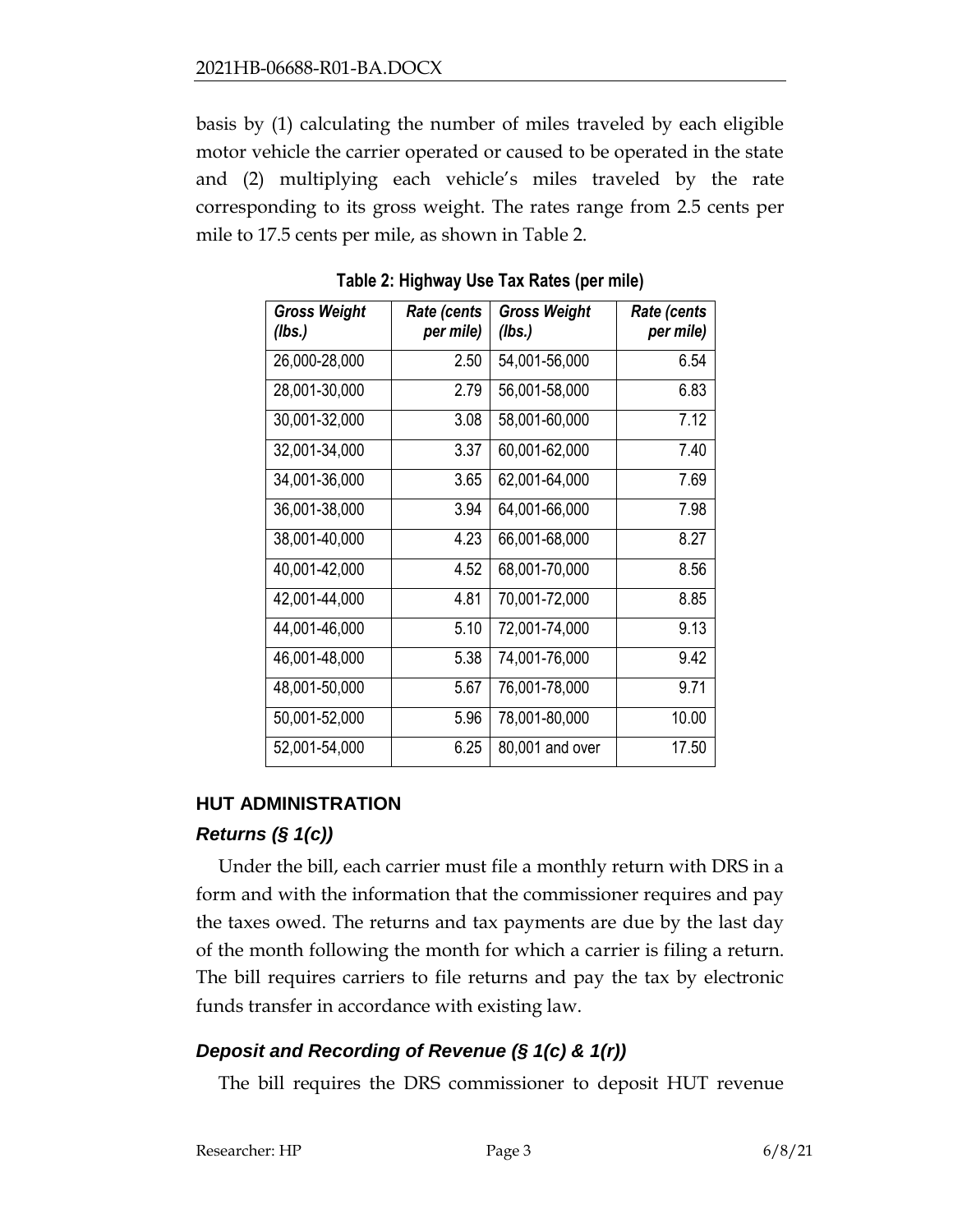into the STF (see BACKGROUND). This comports with existing law, which requires that, beginning July 1, 2015, all funds that the state receives or collects on account of, or derived from, the use of highways be credited to the STF (CGS § 13b-61(b)(19)).

At the close of each fiscal year, beginning with FY 23, the bill authorizes the state comptroller to record as revenue for the fiscal year the amount DRS received from the HUT no later than five business days after the end of July following the end of the fiscal year.

# *HUT Permits (§ 1(d) & 1(e))*

*Application and Issuance.* The bill requires each carrier to apply to DRS for a HUT permit in the manner and with the information he prescribes. It prohibits carriers from operating, or causing to be operated, any eligible motor vehicle in the state without a HUT permit on or after January 1, 2023.

DRS must grant and issue a permit to a carrier upon receiving its fully completed application. The permit is (1) valid only for the carrier to which it is issued and the eligible motor vehicles the carrier operates or causes to be operated and (2) not assignable (i.e., it cannot be transferred to another carrier). Carriers must keep a copy of the permit in each eligible motor vehicle they operate or cause to be operated.

*Suspension, Revocation, and Cancellation.* Under the bill, DRS must order a hearing if a carrier (1) fails to comply with any HUT provision or (2) files a return for four successive months indicating that none of the eligible motor vehicles that the carrier operated or caused to be operated used roads in the state. During the hearing, the carrier must show cause as to why its permit should not be (1) suspended or revoked for failing to comply with any HUT provision or (2) cancelled for filing returns showing no road use in Connecticut.

The commissioner must give written notice of the hearing's date, time, and location, personally or via registered or certified mail, at least (1) 10 days before a hearing for failure to comply with any HUT provision and (2) 30 days before a hearing for returns indicating no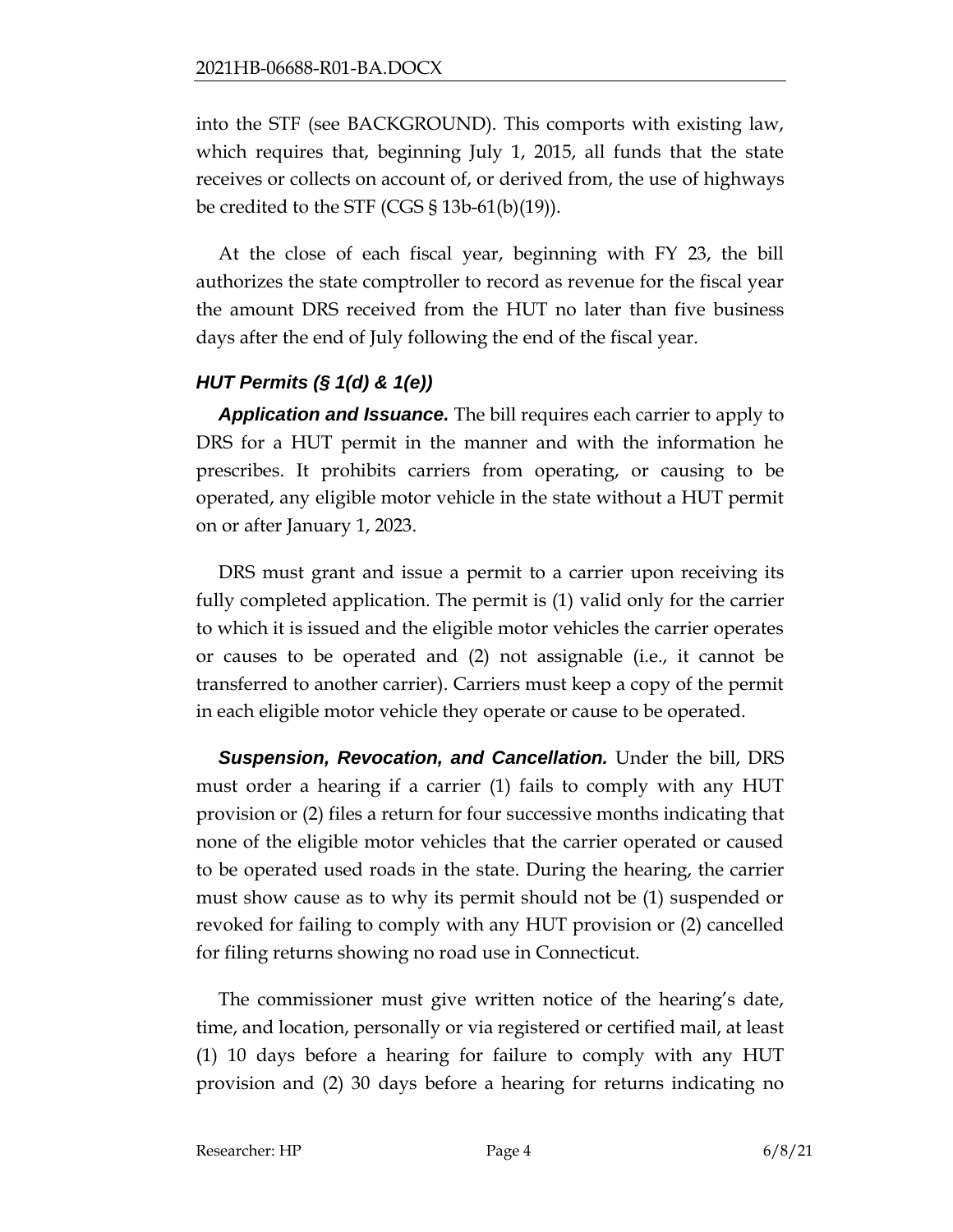road use in the state. If the commissioner revokes or suspends a permit after a hearing, he must not restore it or issue a new permit to the carrier until he is satisfied that it will comply with the HUT. If he cancels a permit, he must not issue a new one until he is satisfied that the carrier will use roads in the state.

### *Tax Collection and Enforcement (§ 1(f)-1(n) & 1(p))*

The bill applies various collection, enforcement, and appeals process provisions to the HUT that apply to other taxes under existing law. They include the following:

- 1. The DRS commissioner may (a) impose a deficiency assessment and penalty; (b) impose record retention requirements on taxpayers and examine all of their records; (c) administer oaths, subpoena witnesses, and receive testimony; and (d) collect the tax and any penalties using the same methods for collecting unpaid admissions and dues taxes (i.e., tax warrants, liens against real property, and foreclosure against that property).
- 2. Carriers may (a) request a hearing from the commissioner on the amount of fees or related penalties they must pay and appeal the hearing decision to Superior Court if aggrieved and (b) apply for a refund if they believe they overpaid the HUT.

Table 3 lists the penalties in existing law that the bill applies to the HUT. Additionally, any person that knowingly violates a HUT-related provision for which a penalty is not provided must be fined \$1,000.

| <b>Action</b>                                     | <b>Penalty</b>                                                                                                                 |
|---------------------------------------------------|--------------------------------------------------------------------------------------------------------------------------------|
| Deficiency assessment                             | Amount of deficiency plus 1% monthly interest                                                                                  |
|                                                   | 10% of deficiency amount or \$50, whichever is greater, if<br>the deficiency was due to negligence or intentional<br>disregard |
|                                                   | 25% of the deficiency amount if the deficiency was due to<br>fraud or an attempt to evade                                      |
| Return made by DRS<br>commissioner when no return | 10% of the tax due or \$50, whichever is greater, plus 1%<br>monthly interest                                                  |

**Table 3: Penalties Applicable to the HUT**